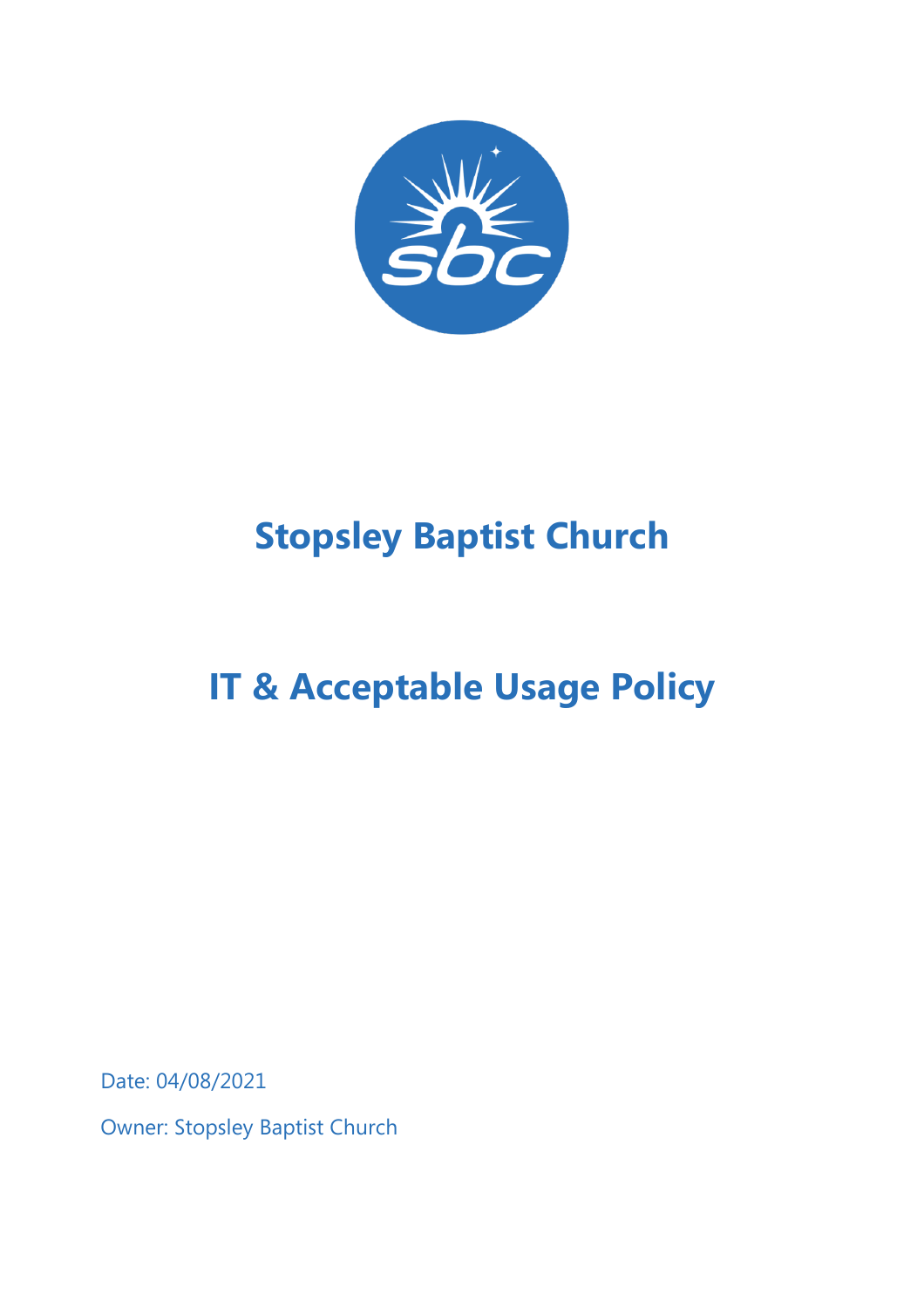

# **Table of Contents**

| $\mathbf{1}$   | 1.1   |  |
|----------------|-------|--|
| $\overline{2}$ |       |  |
|                | 2.1   |  |
| 3              |       |  |
|                | 3.1   |  |
|                | 3.2   |  |
|                | 3.3   |  |
|                | 3.4   |  |
|                | 3.5   |  |
|                | 3.6   |  |
|                | 3.6.1 |  |
|                | 3.6.2 |  |
|                | 3.6.3 |  |
|                | 3.6.4 |  |
|                | 3.7   |  |
|                | 3.8   |  |
|                | 3.9   |  |
|                | 3.10  |  |
| $\overline{4}$ |       |  |
| 5              |       |  |
|                | 5.1   |  |
|                | 5.2   |  |
|                | 5.3   |  |
|                | 5.4   |  |
|                | 5.5   |  |
|                | 5.6   |  |
|                | 5.7   |  |
| 6              | 6.1   |  |
|                | 6.2   |  |
|                | 6.3   |  |
| 7              |       |  |
|                | 7.1   |  |
|                | 7.2   |  |
| 8              |       |  |
|                | 8.1   |  |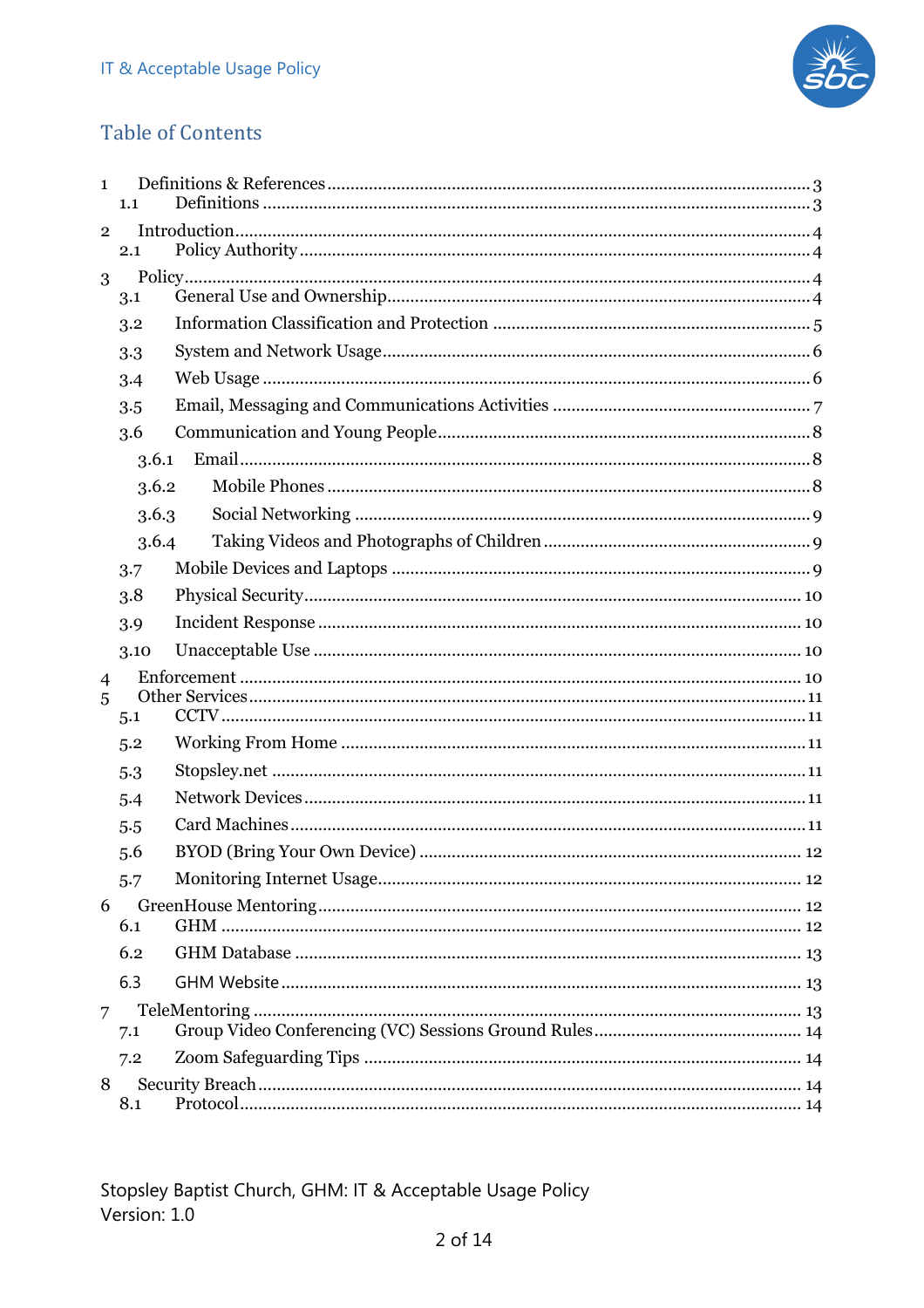

# 1 Definitions & References

| <b>Definitions</b><br>1.1 |                                                                                                                                                                                                                                                                        |
|---------------------------|------------------------------------------------------------------------------------------------------------------------------------------------------------------------------------------------------------------------------------------------------------------------|
| "Stopsley Baptist Church" | <b>SBC</b>                                                                                                                                                                                                                                                             |
| "GreenHouse"              | <b>GH</b>                                                                                                                                                                                                                                                              |
| "Information System"      | This is Stopsley Baptist Church's hardware (servers,<br>workstations, printers, scanners, etc.), software, network<br>infrastructure and the data stored/associated with them<br>including external services which Users are required to<br>use as part of their role. |
| "User"                    | This refers to all staff, permanent or temporary, on<br>contract or employed by third parties, and volunteers<br>who use the building and or services provided by the<br>church.                                                                                       |
| "IT Administration"       | This refers to IT Administration who are responsible for<br>Stopsley Baptist Church Information Systems.                                                                                                                                                               |
| "MUST/SHALL"              | The statement is an absolute requirement.                                                                                                                                                                                                                              |
| "MUST NOT/SHALL NOT"      | The statement is an absolute prohibition.                                                                                                                                                                                                                              |
| "MAY"                     | The statement is a truly optional requirement.                                                                                                                                                                                                                         |
| "SHOULD"                  | Use of this term indicates that there may be valid reasons<br>in particular circumstances to ignore a particular item,<br>but the full implications must be understood and<br>carefully weighed before choosing a different course.                                    |
| "GHM"                     | <b>GreenHouse Mentoring</b>                                                                                                                                                                                                                                            |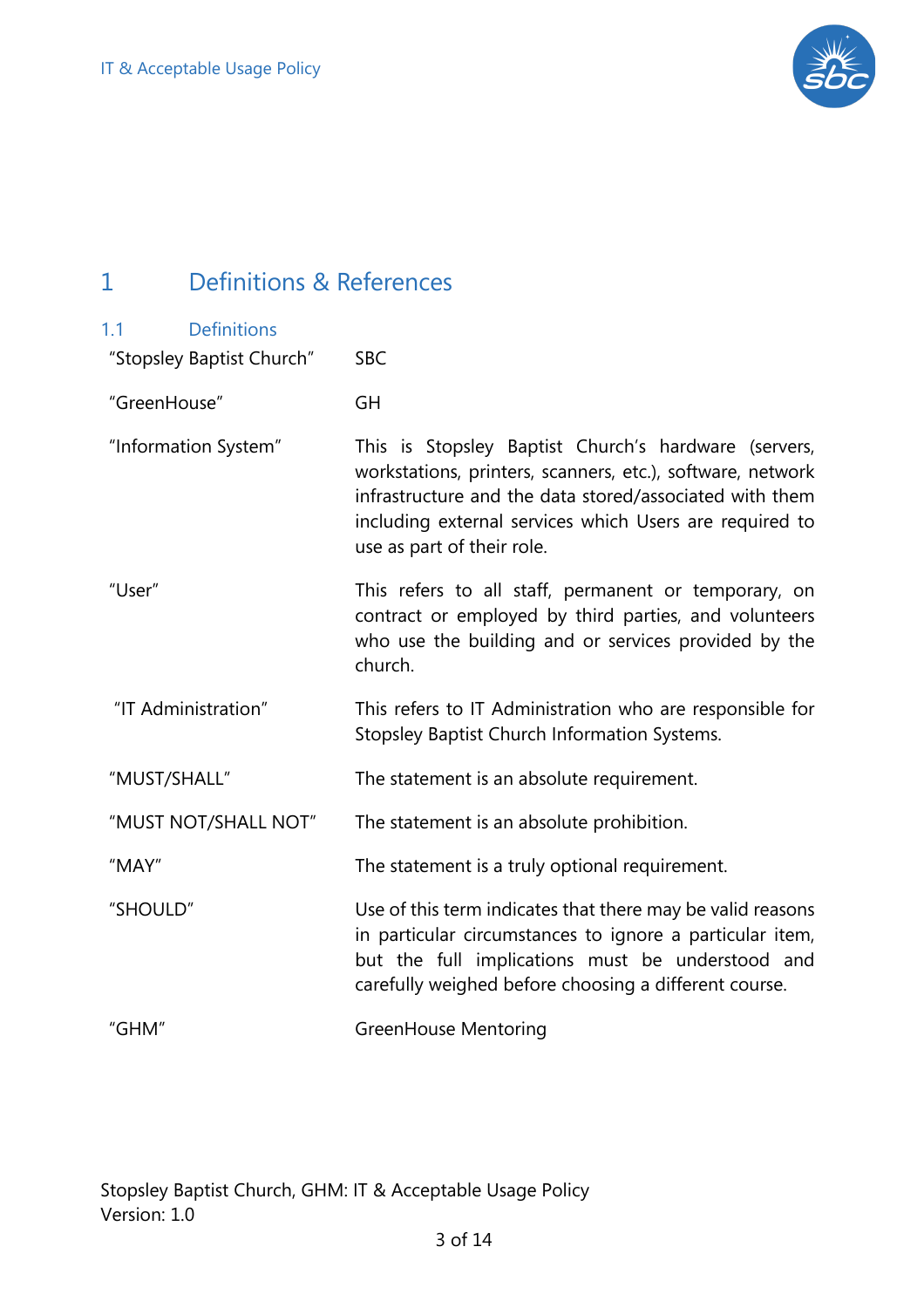

# 2 Introduction

This policy applies to all Users and to all Information Systems owned or leased by SBC.

The purpose of this policy is to outline the acceptable use of computer and telecommunications equipment at Stopsley Baptist Church, Luton. These rules are in place to protect the Users and Stopsley Baptist Church. Inappropriate use exposes Stopsley Baptist Church to risks including virus attacks, loss of confidential data, compromise of network systems and services, and legal issues.

Information security is no longer a technical issue but a business enabler. The challenge is to adapt it to the business objectives by developing a comprehensive information security strategy encompassing governance, risk management and compliance. It is a top-down process that begins with support and commitment from the management. Stopsley Baptist Church's Management has agreed to adopt a culture of information security in its business/charity activities.

Information security is everybody's responsibility. It goes without saying that security is not complete without support from all parties. We seek the involvement, participation and support from all Users.

All Users must acknowledge and sign this acceptable usage policy before gaining access to SBC's Information Systems.

# 2.1 Policy Authority

| Written By           | Version/Date | Comments              |
|----------------------|--------------|-----------------------|
| Christopher<br>Young | 4 Aug 2021   | <b>Policy Created</b> |

# 3 Policy

## 3.1 General Use and Ownership

- 3.1.1 Information Systems are provided to assist Users in carrying out their duties. Although reasonable personal use is permitted, Users shall ensure this personal use does not impede or affect their work and that their usage is in line with this policy.
- 3.1.2 All information created on Information Systems shall remain the property of SBC.
- 3.1.3 Confidentiality of User's personal information on Information Systems is not guaranteed. Users should avoid storing personal information on company machines.
- 3.1.4 For security, administration, and compliance purposes, authorized individuals (IT Administration or Executive Director) within SBC may monitor Information Systems, system usage logs and the data stored on those systems at any time.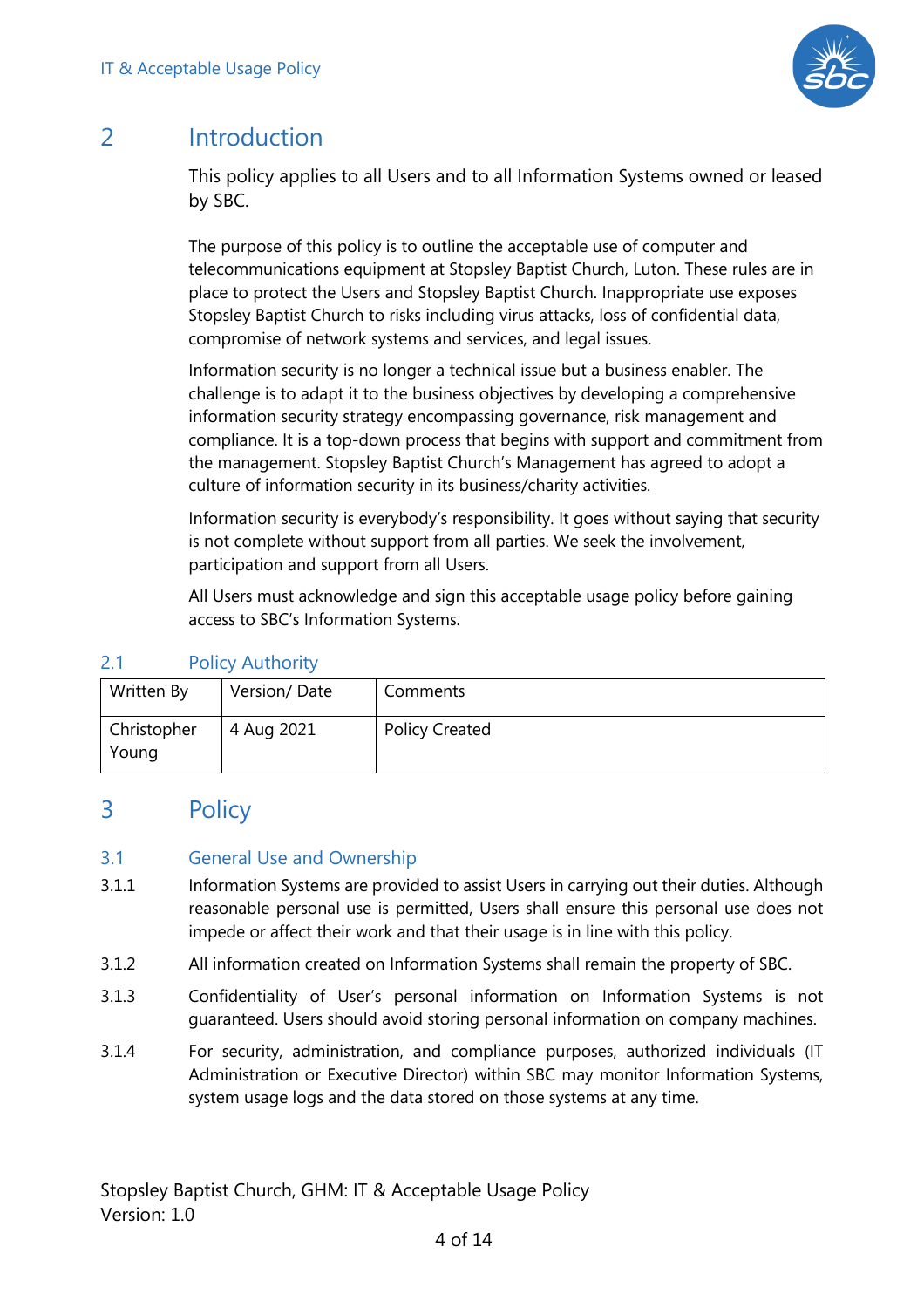

# 3.2 Information Classification and Protection

- 3.2.1 Users should take all necessary steps to classify the information and ensure suitable controls are in place to prevent unauthorized access to that information. This policy requires information to be classified as follows:
	- Public information. Information available on the web or provided for public consumption. Classification label: "Unclassified", "Public" or no label.
	- 4 SBC internal information: material whose disclosure would cause light to moderate damage to the affected party. e.g. internal memos, minutes, etc. that are not for public consumption. Classification label: "Internal".
	- 4 SBC restricted information; access for defined Users, roles or User groups, according to specific rules; material whose disclosure would cause serious damage to the affected party, e.g. HR data, sensitive constituent data, etc. Classification label: "Restricted"
	- 4 SBC confidential information; limited access to a very small set of persons; material whose disclosure would cause severe damage to the affected party, e.g. Safeguarding disclosures, sensitive personal discussions, Trustee/executive/minister level management changes, financial details, strategic decisions etc. Classification label: "Confidential"

The default classification of any information that has not been formally classified is "Internal".

- 3.2.3 Security applications that have been installed on Information Systems (e.g. anti-virus, personal firewalls etc.) shall not be disabled and shall remain operational at all times, unless it has been disabled by IT administration for the purpose of installing software or a temporary workaround to fix another solution.
- 3.2.4 All files that are uploaded from external sources (via CD, USB memory devices, etc.) or downloaded from the Internet to Information Systems shall are scanned by anti-virus software before further use. A USB memory drive should only be used in a last case scenario, online methods of transfer should always be considered first.
- 3.2.5 Users shall be responsible for the security of any company information stored on portable media in their possession. Protection of such portable media, where possible, shall be by way of suitable encryption and/or strong passwords, or similar. Loss of such portable media (containing sensitive company data) shall be immediately reported the Executive Director and to IT Administration.
- 3.2.6 Unauthorised access, use, transmission, damage, deletion, suppression, alteration, or interference with SBC's Information Systems must not be undertaken.
- 3.2.7 Users shall not violate the rights of any person or company protected by copyright, trade secret, patent or other intellectual property, or similar laws or regulations, including, the copying or distribution of "pirated" or other software products that are not appropriately licensed for use by SBC. Pirated content must never be downloaded, stored, or executed on Information Systems.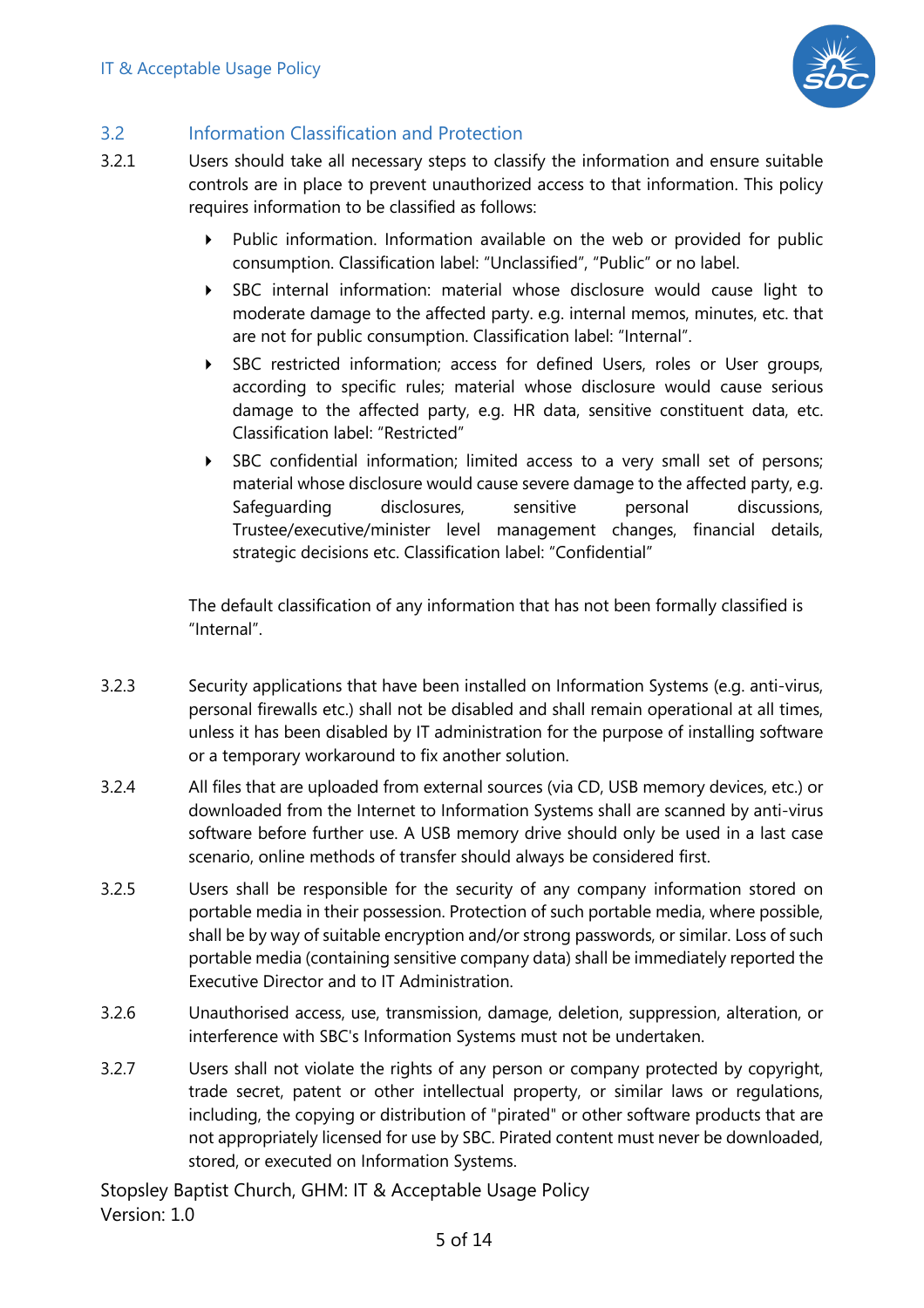

#### 3.3 System and Network Usage

- 3.3.1 Before use of Information Systems, Users shall authenticate themselves by providing a valid Username and password/passphrase. At the end of the working session, they shall logoff the Information System. If a system is left unattended, it should be locked to prevent unauthorized access and use. Users are responsible for ensuring the machine they are using is locked when they are left unattended.
- 3.3.2 Information System passwords/passphrases shall be kept secret and not shared with anyone else, including IT administration staff. IT administration will ask Users to change passwords if they feel at any time the security of a password has been compromised.

All Users are responsible for using a strong password on all information systems that should meet the following conditions: Strong passwords should be at least 12 characters, contain a mixture of characters, numbers, and symbols and be different don't use the same password again.

Email accounts must have a different password to everything else.

- 3.3.3 Users shall not modify or tamper with Information System hardware. Additionally, they shall not install any software (executable code) without prior approval from IT Administration.
- 3.3.4 Users, unless authorized as part of their duties, shall not engage in activities that may affect the integrity or availability of the network. Activities include, use of high usage activities at times that would impact others, scanning of IP addresses, network reconnaissance, sniffing, hacking etc.

#### 3.4 Web Usage

- 3.4.1 Use of Information Systems to carry out Internet browsing, electronic posting or publishing is acceptable, provided that:
	- a. it is carried out in a professional and responsible manner.
	- b. it does not otherwise violate SBC's policy or is detrimental to SBC's best interests.
	- c. it does not interfere with a User's regular work duties.
- 3.4.2 Electronic posting or publishing by Users on the Internet, public mailing lists, newsgroups, discussion groups, forums, blogs, etc. using SBC's credentials (e.g. official email address, official designation/ address) must contain a disclaimer stating that the opinions expressed are strictly their own personal opinions/beliefs and not necessarily those of SBC. SBC's trademarks, logos, branding, and any other SBC intellectual property shall not be used in connection with any personal electronic posts or publishing. This provision does not affect officially authorised postings on behalf of SBC.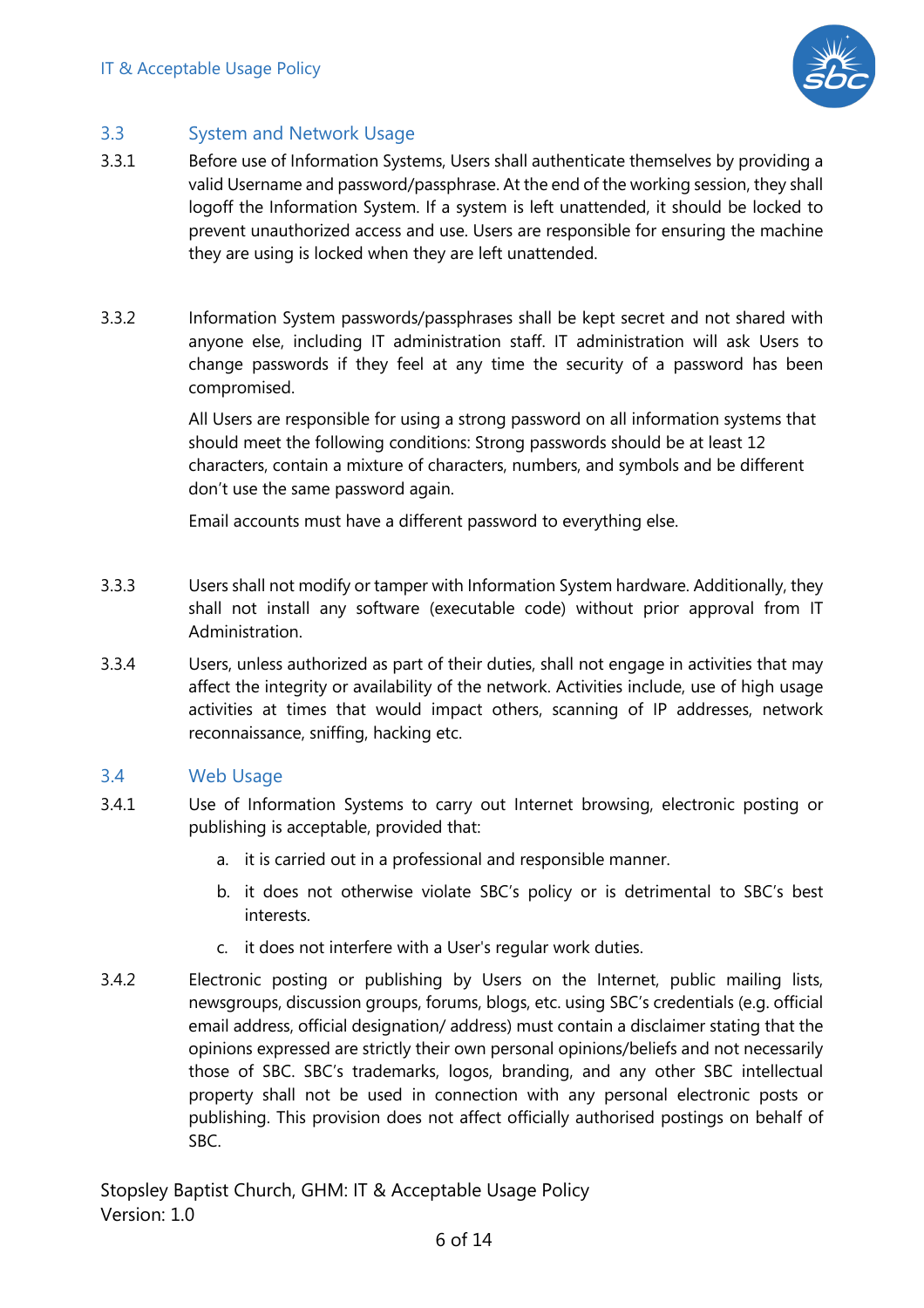

- 3.4.3 Users must not make any discriminatory, disparaging, defamatory or harassing comments in their electronic postings or publishing.
- 3.4.4 Users, as per their employment contract, must not reveal any proprietary information, procurement details or any other material classified by SBC as Internal, Restricted or Confidential in their electronic postings or publishing.

#### 3.5 Email, Messaging and Communications Activities

- 3.5.1 Users should not open email attachments received from unknown senders, as they may contain viruses, email bomb, malicious codes etc. Any email with an executable attachment should not be opened.
- 3.5.2 Users shall not use company email/messaging to distribute material that:
	- a. Is illegal or violates the morals and values of the church.
	- b. May offend an individual or a group of individuals.
	- c. Typically qualifies as unsolicited email, chain emails.
- 3.5.3 All emails sent externally shall have the following disclaimer attached:

"A company limited by guarantee. Registered in England and Wales

Company Number: 7605036 | Registered Charity Number: 1150563 | Registered Office: Stopsley Baptist Church, St Thomas's Road, Luton, LU2 7XP

#### NOTICE AND DISCLAIMER:

This email (including attachments) is confidential. If you have received this email in error, please notify the sender immediately and delete this email from your system without copying or disseminating it or placing any reliance upon its contents. We cannot accept liability for any breaches of confidence arising through use of email. Any opinions expressed in this email (including attachments) are those of the author and do not necessarily reflect our opinions. We will not accept responsibility for any commitments made by our Users outside the scope of our organisation. We do not warrant the accuracy or completeness of such information."

3.5.4 Users shall not send externally any information classified as Restricted, by email or similar, unprotected. Information classified as Confidential should be protected when sent internally or externally, by email or similar. Protection may be by way of suitable encryption and/or strong passwords, or similar. In most circumstances Users should use Google Drive to distribute files ensuring that information classified as restricted, internal, or confidential is only shared with the intended User. It is the responsibility of the User to ensure they do not put restricted, or confidential information in shared folders.

> When a User emails contacts outside of SBC (stopsley.net) BCC must be used in all circumstances unless all parties have specifically agreed for their email addresses to be shared. In the event of a mistake this must be reported to the Executive Director immediately and they will decide if any further action should be taken.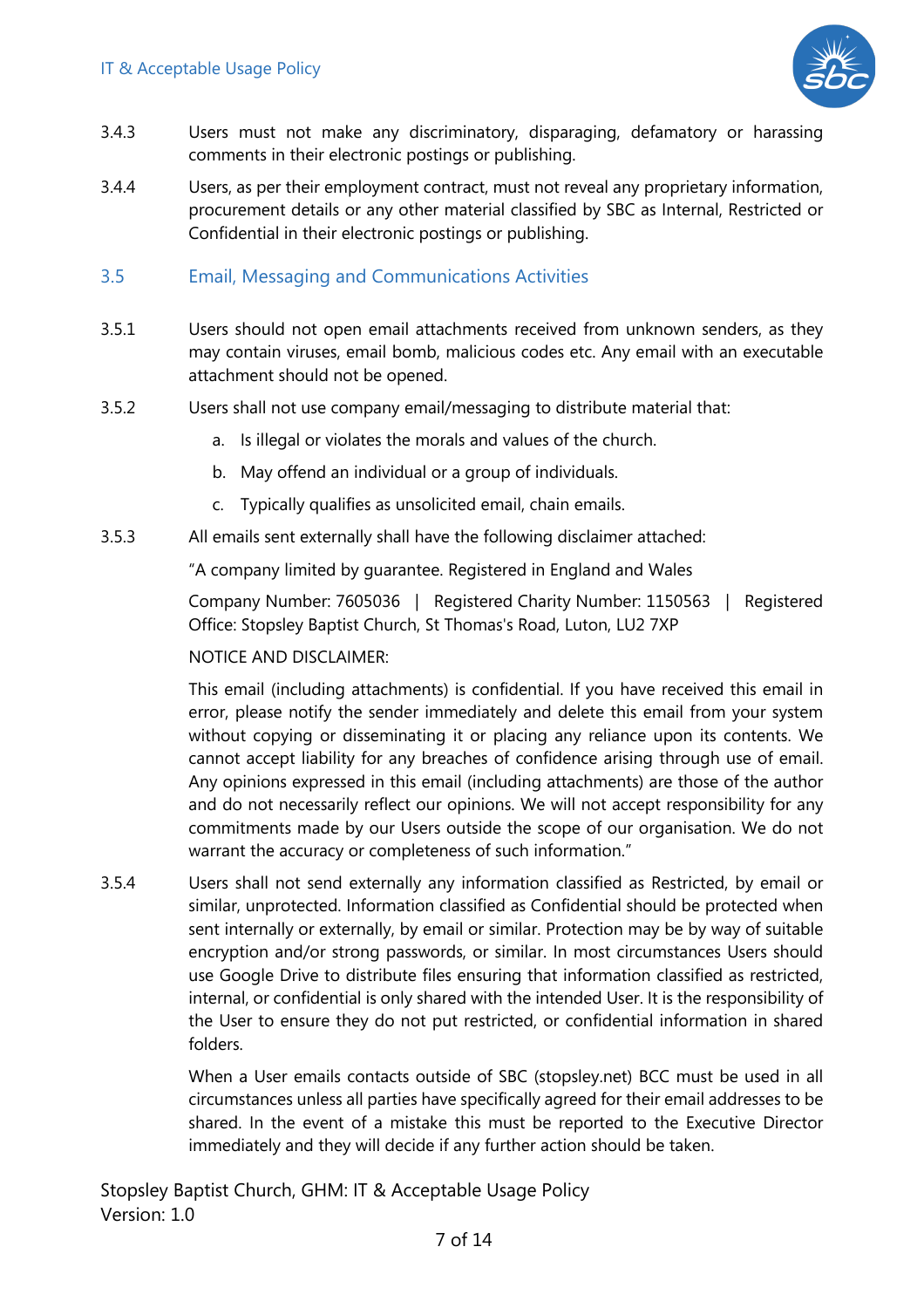

Do not give out any database information over the phone or via email. Make sure both parties give permission for their data to be used.

## 3.6 Communication and Young People

A User's role description will include an acknowledgement and approval of technologies such as email, social networking, and mobile phone communications as a legitimate means of communicating with young people. It should also include the expectations of Stopsley Baptist Church in relation to their use. Parents will always be asked to give written consent before young people are sent electronic communications - this may be via the use of an online form or document or paper form.

Young people also need to be aware of the protocols that Users follow in relation to electronic communications. It is important to remember that as well as the parent/carer, young people over the age of 16 have a right to decide whether they want a User to have their contact details and should not be pressurised to provide them.

It is not appropriate to use these communication methods with children aged 11 years and younger.

Any data or forms taken at events should not leave either building unless taken by an authorized staff member / volunteer from building to building.

Forms should only be taken home with prior knowledge of the users line manager and their line manager should be notified when documents are returned – where possible electronic methods of storing data should be used.

# 3.6.1 Email

Email should be limited to sharing generic information, for example, to remind young people about meetings. If email is being used, Users will ensure that they are accountable by copying each message to a designated, agreed email address- e.g. safeguarding@stopsley.net. It is important Users use clear and unambiguous language to reduce the risk of misinterpretation, for example, avoiding inappropriate terms such as 'love' when ending an email.

# 3.6.2 Mobile Phones

Users need to take care in using mobile phones to communicate with young people:

- Mobile phone use should primarily be for the purposes of information sharing.
- Users should keep a log of significant conversations/texts.
- Any texts or conversations that raise concerns should be passed on to the User's supervisor or Designated Person for Safeguarding (DPS).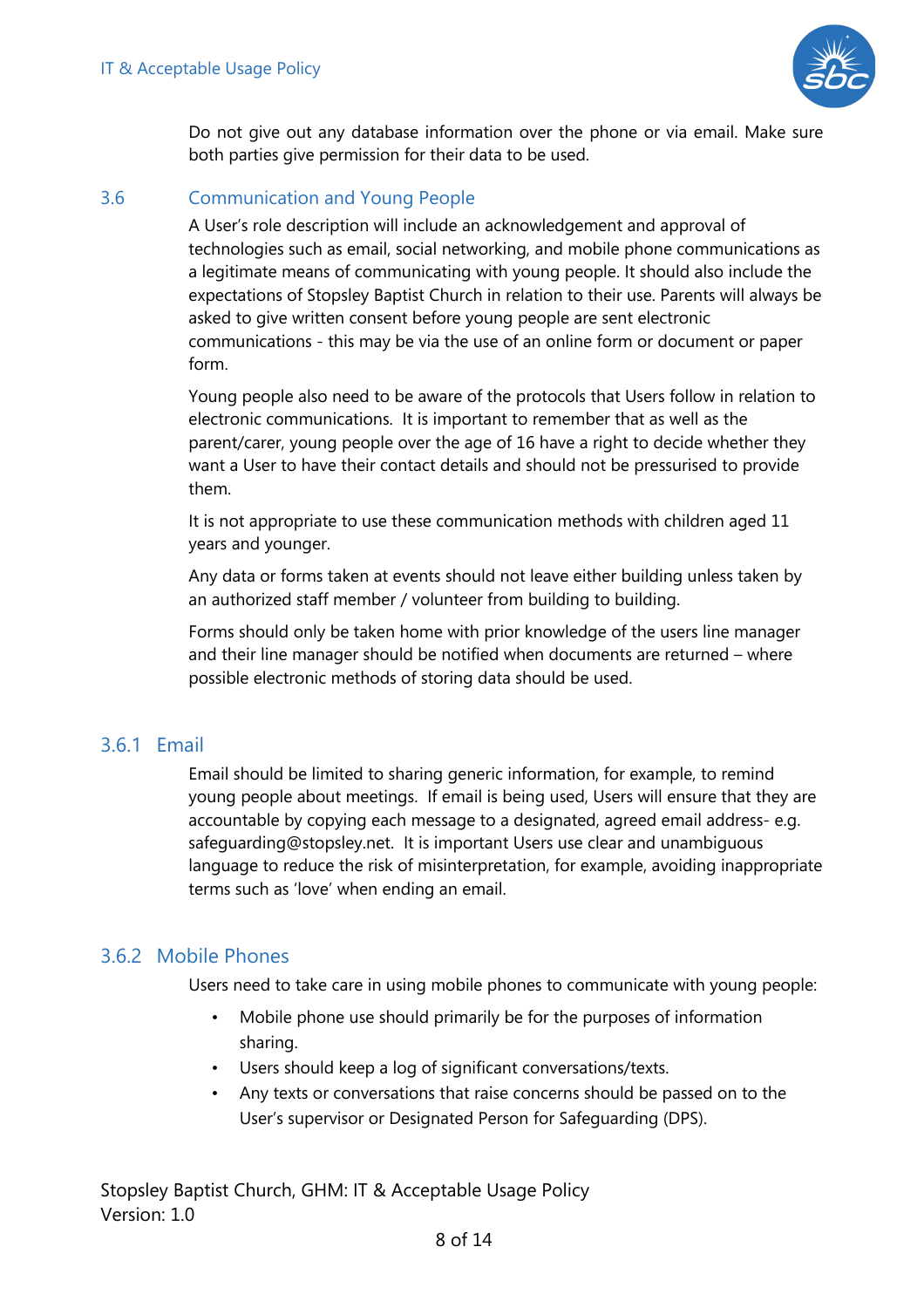

• Users should use clear language and should not use abbreviations like 'lol' which could mean 'laugh out loud' or 'lots of love'.

# 3.6.3 Social Networking

- Users should use SBC provided resources. For youth work the use of the closed Facebook group for parents. For children's work the use of MailChimp.
- The SBC Facebook pages should be used for broader public information.
- Database mailings should be used in any other scenario.
- Users should not send private messages to children on social networks. Users should ensure that all communications are transparent and open to scrutiny.
- Users should not accept 'friend' or 'following' requests from children on their personal site, nor seek to be 'friends' or a 'follower' of any child known to them in a church context.

# 3.6.4 Taking Videos and Photographs of Children

Since the introduction of the Data Protection Act in 1998, churches must be very careful if they use still or moving images of clearly identifiable people. There are several issues to be aware of:

- Permission must be obtained, via a written consent form, of all children who will appear in a photograph or video before the photograph is taken or footage recorded.
- It must be made clear why that person's image is being used, what it will be used for, and who might want to look at the pictures.
- If images are being taken at an event attended by large crowds, such as a sports event, this is regarded as a public area and permission from a crowd is not necessary.
- Many uses of photographs are not covered by the Data Protection Act 1998, including all photographs and video recordings made for personal use, such as a parent/carer taking photographs at school sports days or videoing a church nativity play.
- Children and young people under the age of 18 should not be identified by surname or other personal details, including email, postal address, or telephone number.
- When using photographs of children and young people, it is preferable to use group pictures.

## 3.7 Mobile Devices and Laptops

3.6.1 As mobile devices and laptops are especially vulnerable to theft and loss, stored data related to SBC shall be encrypted, wherever technically feasible. In case of theft or loss, the incident must be immediately reported to IT Administration as a security incident.

9 of 14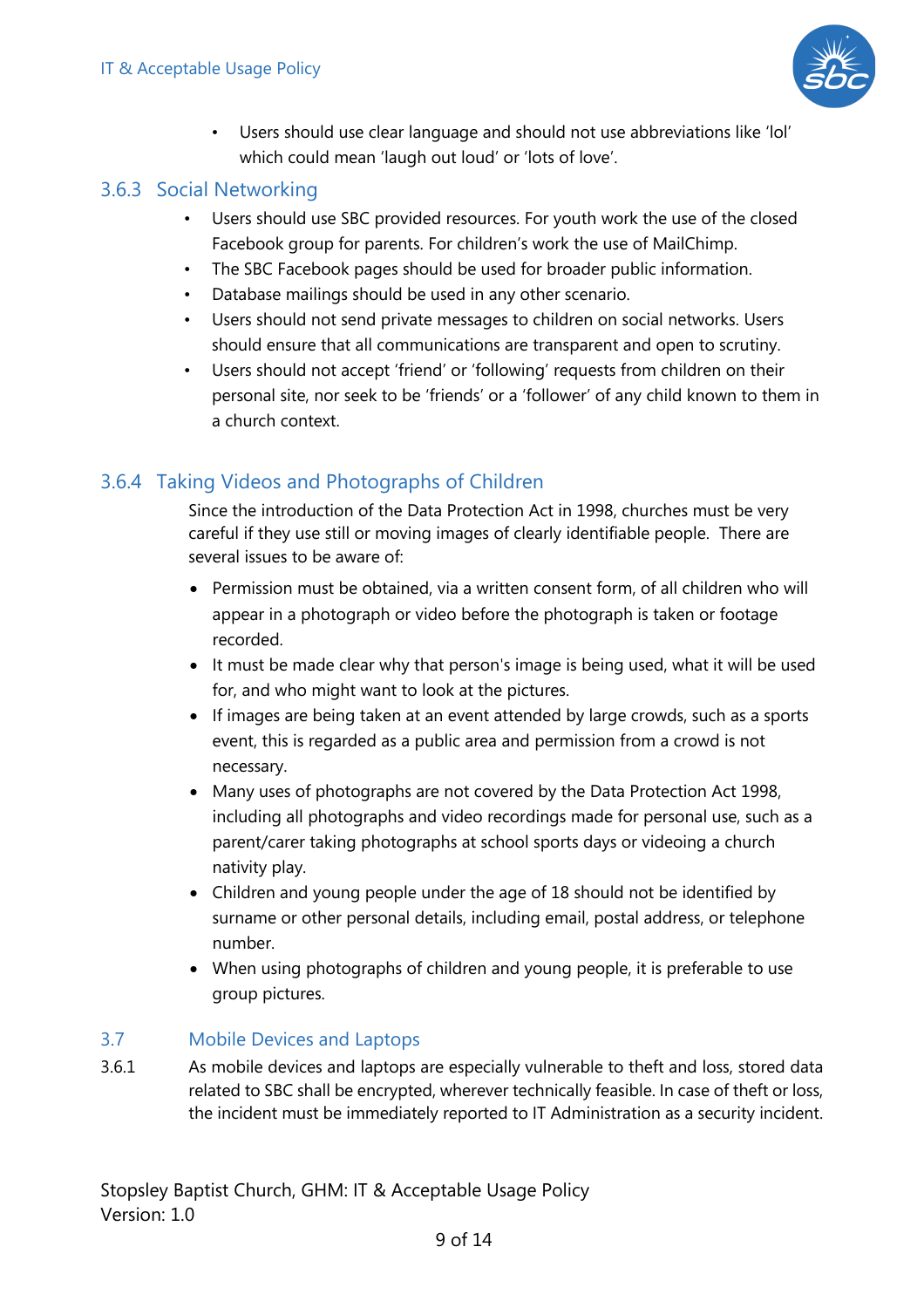

- 3.6.3 Mobile devices and laptops not directly owned or controlled by SBC shall not be used in conjunction with any Information System. Exemptions MAY be granted on a caseby-case basis; the User's line manager and IT Administration shall authorize these.
- 3.6.4 Mobile devices and laptops not owned or managed by SBC may be temporarily connected to SBC's networks provided they connect through approved channels.

#### 3.8 Physical Security

- 3.7.1 Users shall be provided with an access card/code to permit access to SBC or GH's premises.
- 3.7.2. Users shall use only their own card to access premises. Sharing of cards is not permitted. New codes/access provided on a case-by-case basis authorised by Executive Director.

#### 3.9 Incident Response

3.8.1 An incident is defined as a violation or imminent threat of violation of computer security policies, acceptable use policies, or standard security practices or loss of service. All Users SHALL report any observed incident immediately to the IT Administration via email: chris.young@stopsley.net

#### 3.10 Unacceptable Use

The following activities are, in general, prohibited:

- 3.9.1. Users shall not engage in any activity that is illegal, or outside the policies of the church, using Information Systems.
- 3.9.2 The following activities are strictly prohibited, with no exceptions:
	- a. Using Information Systems to actively engage in procuring or transmitting material that shall be deemed as obscene, to the church, or co-Users.
	- b. Making fraudulent offers of products, items, or services originating from any SBC account.
	- c. Circumventing the security systems implemented to protect Information Systems.
	- d. Providing SBC's Internal, Restricted or Confidential information including, personal information of SBC Users, its financial information, strategic plans etc. to parties outside SBC for personal gain.
	- e. Using of anonymous, faked, or forged identities on Information Systems.

# 4 Enforcement

Any Users found to have violated this policy may be subject to disciplinary action as per SBC's Staff Manual. This could include formal reprimands up to and including termination of employment. Criminal activities may be forwarded to appropriate law enforcement authorities within the UK.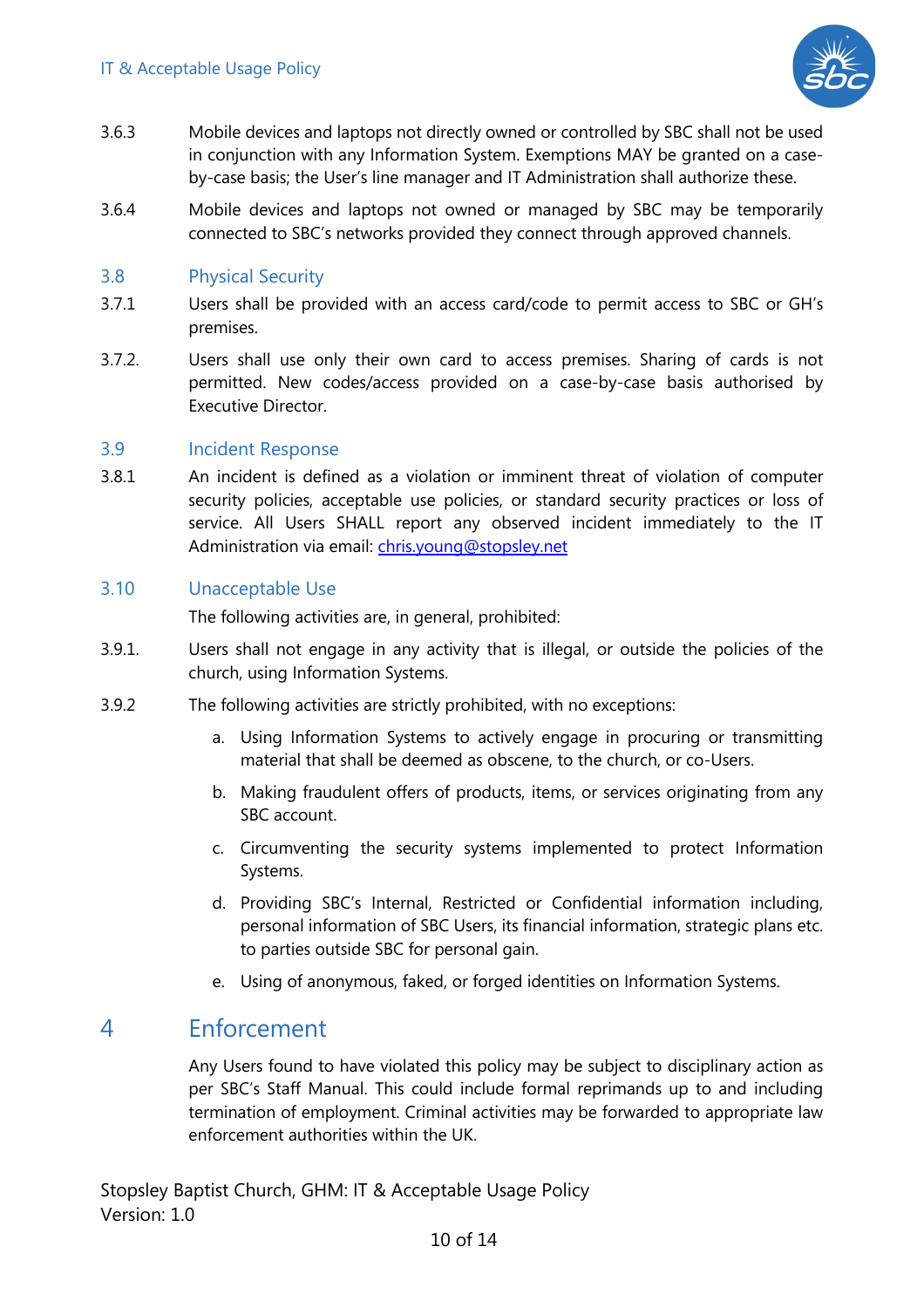

# <sup>5</sup> Other Services

## 5.1 CCTV

- CCTV is shown on screens in both SBC and GH in locked offices where possible and is viewed by staff members and volunteers for the protection of themselves and others.
- Only specific individuals have access to the recordings of the CCTV and only shared at the discretion of the Executive Director.
- Remote access is usually not allowed, approved on a case-by-case basis by the Executive Director.
- The CCTV must not be tampered with by any personnel including service engineers without approval from IT Administration and Executive Director.
- Any camera faults should be reported as soon as practically possible.

## 5.2 Working From Home

Devices are provided for colleagues who may need to work from home.

Devices must be used with the same guidelines as when in the office.

When devices are being used at home authorised individuals may be able to track some usage. Company provided computers or mobiles should not be used for dealing with extremely sensitive personal data such as online banking.

## 5.3 Stopsley.net

Stopsley.net emails should be used for work use only. SBC Shared areas should be used for their specific functions and personal files should not be placed there. Files that are to be shared outside SBC should be stored in the SBC Shared folder only. Due care should be taken when adding files to shared areas ensuring personal data is shared with correct personnel.

#### 5.4 Network Devices

Network devices including but not limited to virgin media router, Wi-Fi access points, print server, network switch, point to point link, CCTV should not be rebooted or tampered with without authorisation from the IT Administrator or in their absence the Executive Director

#### 5.5 Card Machines

The Sumup wireless card machine should only be used by trained and authorised personnel. The card machine must be checked out from the office and checked in after use. Payments must be logged with a pre-agreed code provided by Finance Manager or IT Administrator. Training for the card machine must only be provided by the IT Administrator. The card machines whereabouts should be logged. Any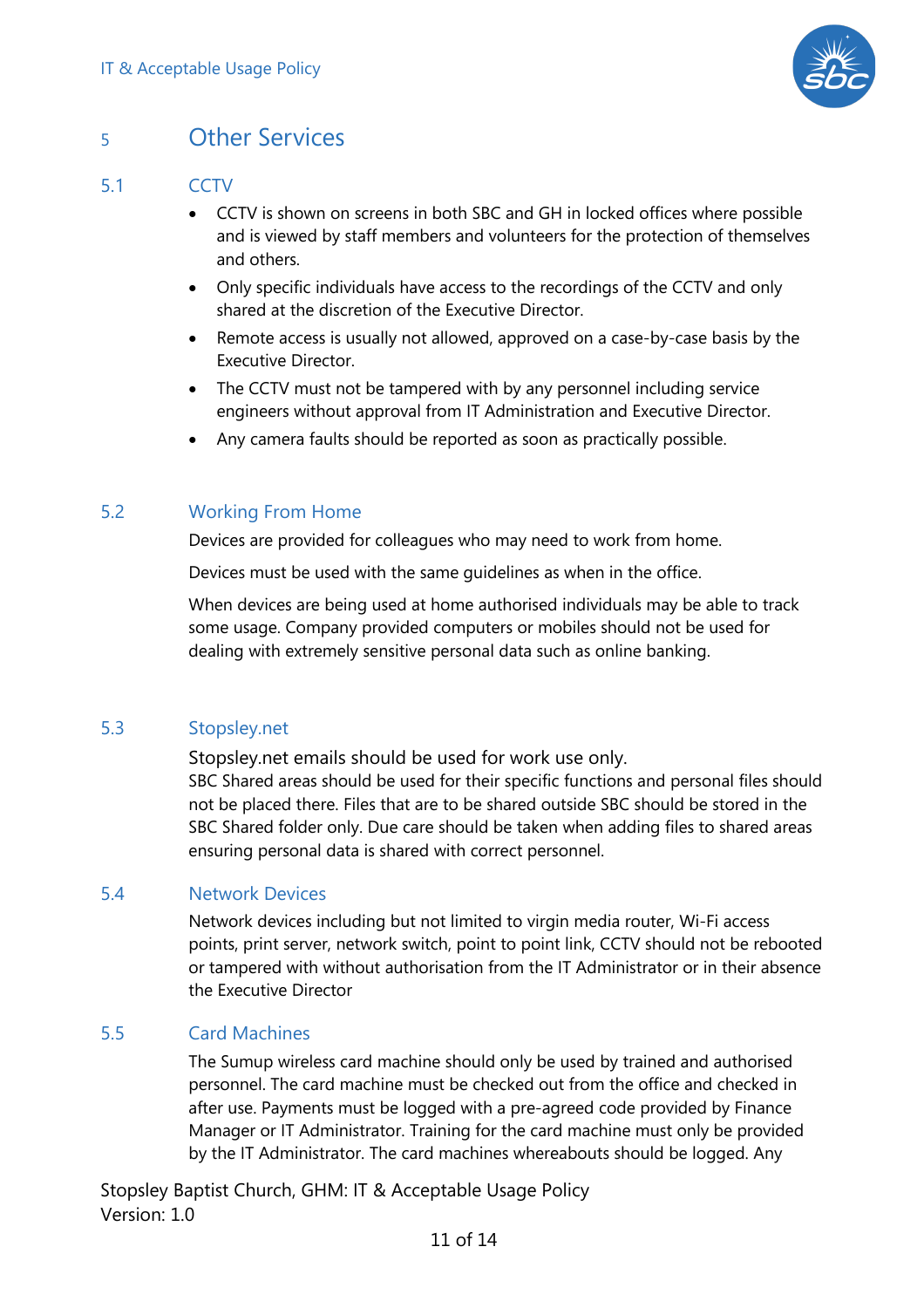

declined payments should have a noted time and date, and this should be cross checked with the monthly reports which are sent to IT Administrator and Finance Manager.

## 5.6 BYOD (Bring Your Own Device)

In some cases, it may be necessary for staff to use their own devices to carry out their duty. They should ensure that any device used is up to date with the latest security updates. Any confidential information should be always stored safely and in line with GDPR regulations.

Conditions of BYOD include but are not limited to:

- Screensaver start at 5 minutes
- Device must have a strong password
- Agree storage of company information on that device

Any User's using their own device should be recorded in a register. Authorisation of a User BYOD device will be undertaken by IT Administration or the Executive **Director** 

# 5.7 Monitoring Internet Usage

To protect all Users of the church any devices connected to the networks at both SBC and The GreenHouse have their internet usage tracked. Traffic to the following sites within these categories is blocked: Adware, Dating, Nudity, Pornography, Web Spam, Alcohol, Drugs, Gambling, Lingerie/Bikini, Sexuality, Advertisements, Hate/Discrimination, Proxy/Anonymizer, Tasteless, Weapons.

This tracking and block were implemented in May 2021 when SBC and the GH started offering Guest WiFi throughout both buildings and in the neighbouring Community Garden. Tracking data is anonymous and is only visible to the IT Administrator who can see which blocked websites requests were made for but not which devices they came from.

# 6 GreenHouse Mentoring

## 6.1 GHM

- WhatsApp Control Groups (WCG) should be used within GHM to allow communication between relevant parties. This can include mentor/parents/carer/staff member. Messages should be relevant to GHM and mentee only. No messages should be sent outside the hours of 8am-8pm, except in exceptional circumstances through consultation with the GHM Manager. Users should not reply to messages outside of these times.
- Any agreed email communication must be copied to ghm@stopsley.net so there is a central record.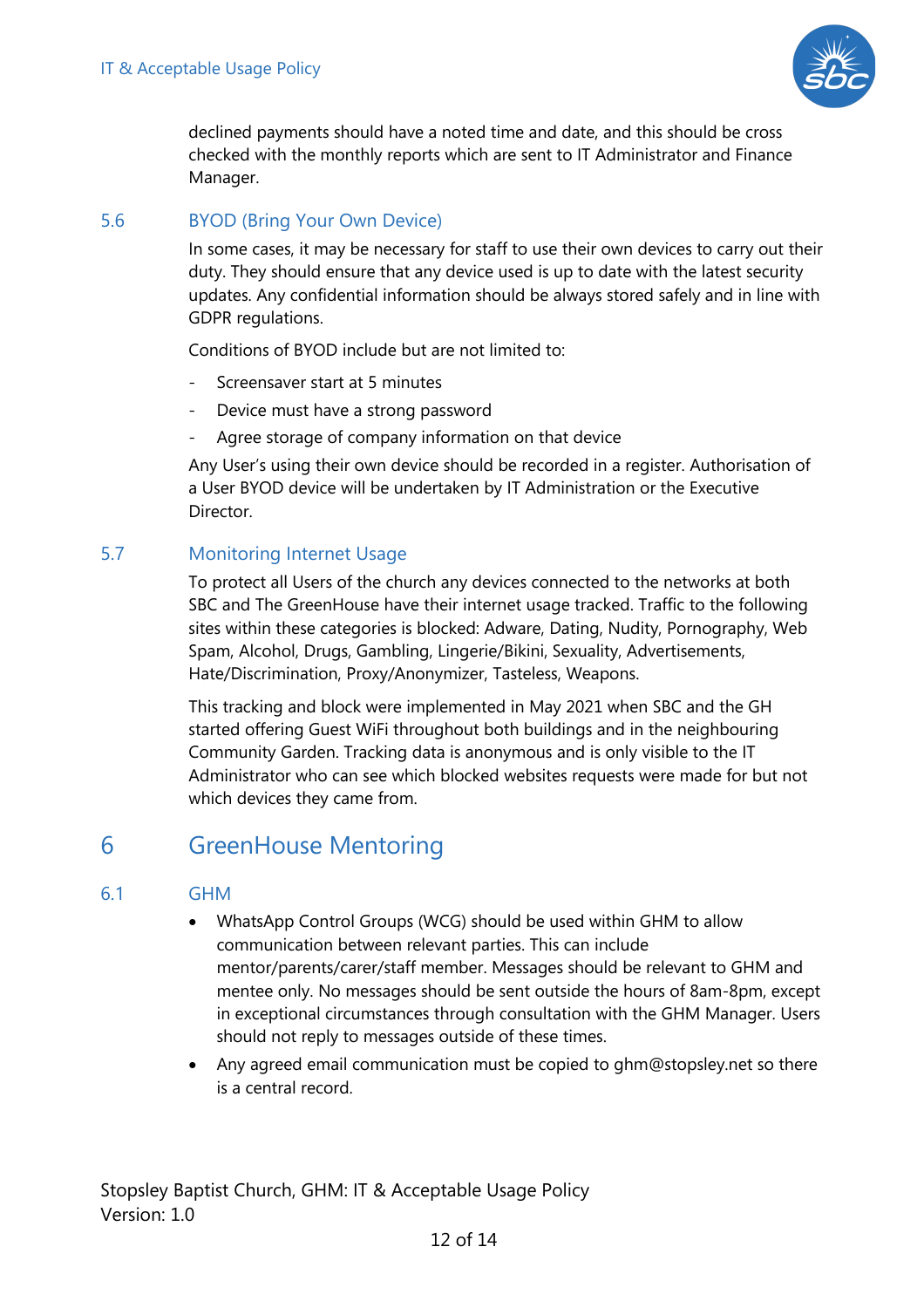

#### 6.2 GHM Database

- Access to the GHM database will be granted on a case-by-case basis by the GHM Manager.
- Users must always make sure that the use of the database is not abused and used for legitimate purposes only.
- The database should not be tampered with and only used by competent Users.
- Database training will be provided by the IT Administrator or the GHM Manager.

#### 6.3 GHM Website

- Users are granted the relevant access to the database by the IT Administator.
- The website will be the central point for the current training resources and all operational policies.

# 7 TeleMentoring

- Age limits for Social Media platforms will be observed at all times e.g. WhatsApp 16, Facebook 13 etc;
- Parental/ Guardian/ Carer (PGC) Consent must be explicitly given before a relationship can move to TeleMentoring;
- TeleMentoring should only be considered when all parties are happy to be involved. Mentors have the right to decide which tools they are prepared to use.
- Zoom and Whatsapp video are the only permitted TeleMentoring calling facilities.
- Volunteer/Mentor always will connect via PGC phone or device. PGC will then pass to Mentee. Volunteers will not ring a Mentee direct unless PGC has requested so and provided written consent beforehand.
- If Volunteer cannot get through to PGC, we recommend calling a maximum of 3 times. If unable to get through, then send a text via the WCG.
- If contacted via another number/ outside agreed time, then deny the call and let the PGC and Supervisor know.
- Volunteer profile, picture, screen name etc must always give families a professional and responsible impression.
- Users must always display their GHM badge whilst on video conferencing.
- Users video call is confidential with any young person. No other members of your household should participate or be visible or within hearing. Therefore, sit in a quiet area/ use headphones and NEVER show third parties in a call/ allow them to see the screen. Background – the camera should remain in a fixed location, with only the Volunteer in view. GHM can provide Zoom background pictures If required or you may use the Zoom standard "Blur" picture.
- Transcripts of Chat dialogues should not be saved without specific consent.